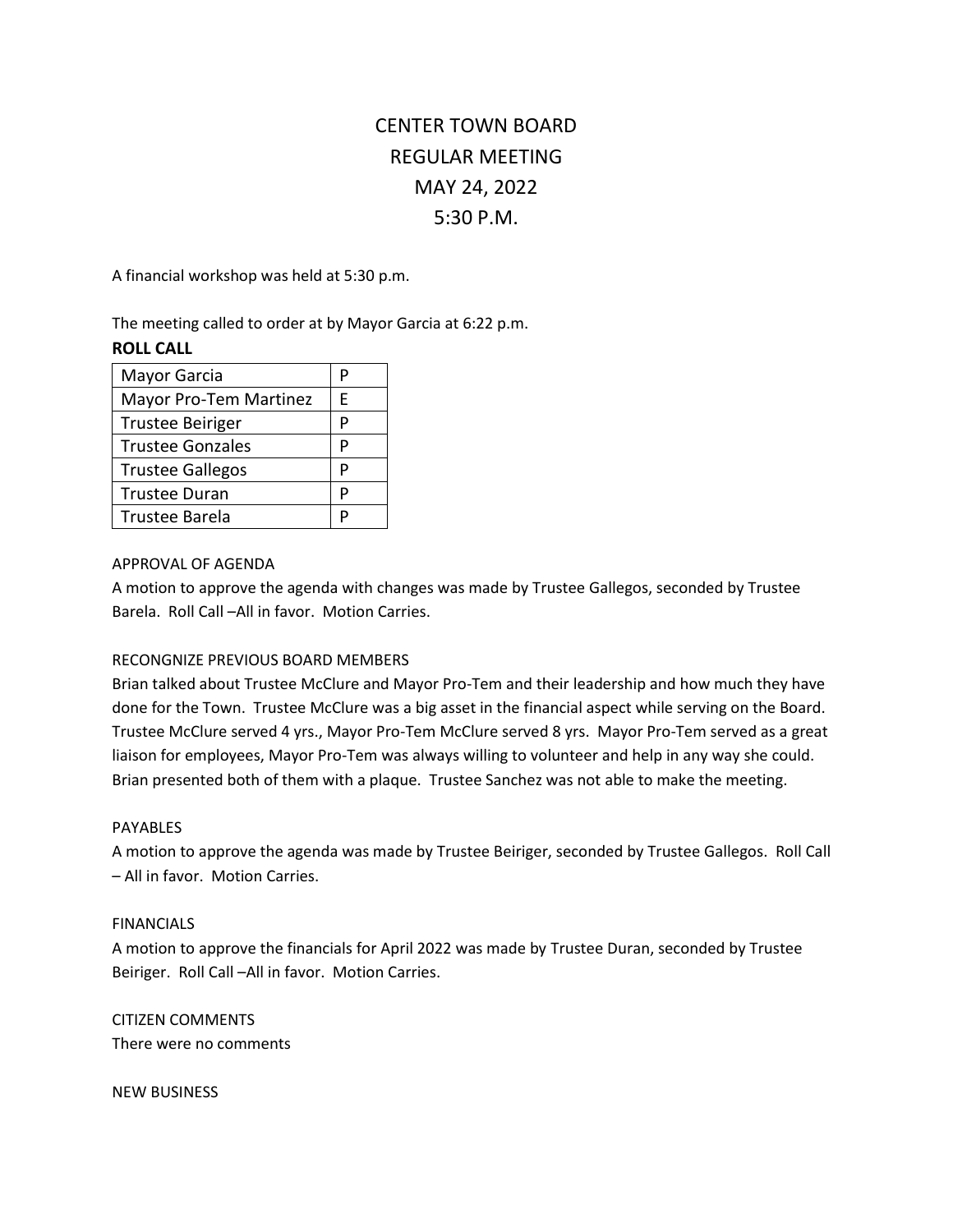Jaime Hurtado – Donation – Mr. Hurtado was at the meeting to talk about the traveling team that he coaches. The baseball team is not linked to the Parks and Recs. All money that the kids have to have is paid by the parents and is asking for a donation from the Town to help with the costs. Mr. Hurtado does have two teams. The teams do have a lot of fund raisers to help alleviate the costs. The cost to enter a tournament costs \$500-\$550. All sponsors will be recognized through a banner. A motion to donate \$1,000 to the team was made by Trustee Duran, seconded by Trustee Gonzales. Roll Call – All in favor. Motion Carries.

Cindy Jones – Watering – Ms. Jones sent a letter in about the time slots and would like to do away with them. Ms. Jones feels that the wind is causing too many issues. Ms. Jones feels that if we are paying for the water then why can't they water any time of the day, she feels that keeping the days would be okay. The Board asked Dave his opinion: Dave said our water right is an issue, he feels that we still have to conserve the water. Brian said that he agrees with keeping the days but the hours are obsolete. Ms. Jones asked about the open hose, and Dave said no, but she could but a burlap sack at the end of the hose.

Rick McCormick – Watering – Mr. McCormick was at the meeting with Maria Galvan Garcia. Mr. McCormick was here about the same watering issue but also the water pressure. The pressure is really bad.

A motion to keep the watering days and remove the hours by Trustee Barela, seconded by Trustee Duran. Roll Call – All in favor. Motion Carries.

BBQ'S For a Better – Pablo Lopez put together a slide show and how he would like the revenues to go to. Mr. Lopez could not be at the meeting but would like start-up money. Mr. Lopez would like to see how it would go and use it as a pilot for this year.

Special Events Permit – Town of Center /Fourth of July – A motion to approve the special events permit was made by Trustee Duran, seconded by Trustee Gallegos. Roll Call – All in favor. Motion Carries.

#### OLD BUSINESS

North 90 Zoning and Annexation – Brian spoke about the zoom meeting we had to talk with the consultant and the zoning that the Town had previously approved. The Town does not currently have a mixed zoning use in our zoning code. The Town will have to choose a zone and the recommendation is to zone it R2 for the annexation. After the property is zoned then they can change it. Attorney Trujillo is in the process of typing up the ordinance. Attorney Trujillo feels that he will be ready with the ordinance at the next meeting; the ordinance will have to have two readings. The next steps would be to file it with the County. Bill McClure said that the property will have no tax base; the Town will have to make sure that they assess it as R2 instead of Ag land. Mr. McClure said to make sure that it is filed with the Assessor for this issue.

Paving:

Budget increase \$65,688 to pave previously scheduled roads

Decrease in previously scheduled to stay in budgeted amount of \$250,000

Dave and Brian are asking the Board two different questions. It has increased another \$42,516; Randy Arrendondo said that it might go up again in June. The question is do we continue to go with the increases or do we decrease the amounts of streets. Brian said they are asking for an increase to the